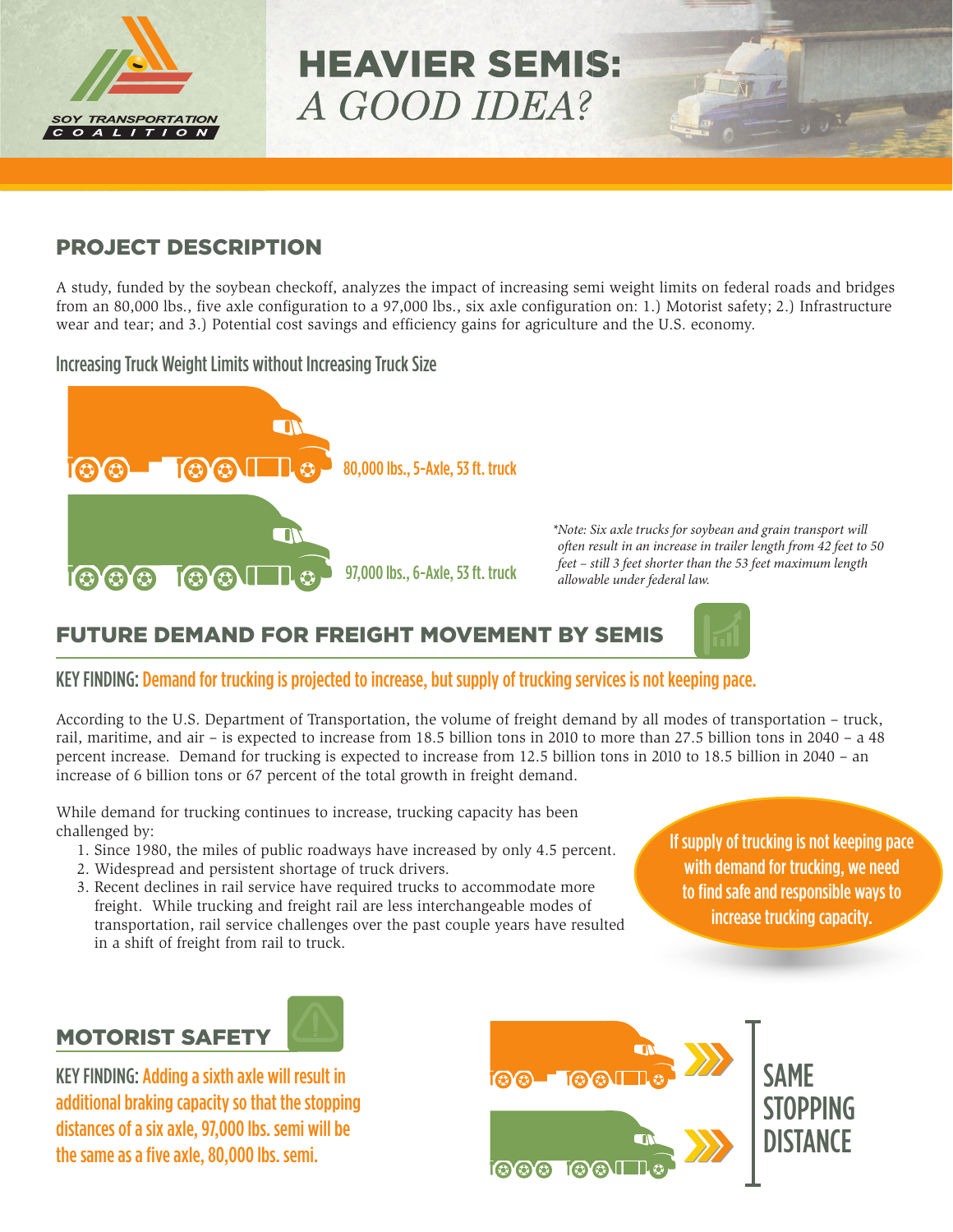#### KEY FINDING: Allowing six axle, 97,000 lbs. trucks will result in fewer motorist casualties and injuries compared to the status quo.

Demand for trucking is expected to increase from 12.5 billion tons in 2010 to 18.5 billion in 2040 – an increase of 6 billion tons. This increase in demand can be accommodated by allowing six axle, 97,000 lbs. semis or by maintaining weight limits on federal roads and bridges at 80,000 lbs.

Motorist Safety Comparison: 6 axle, 97,000 lbs. vs. 5 axle, 80,000 lbs. (2022)





Motorist safety is more a function of the number of semis on the road and less a function of the weight of individual semis.

Total Semi Miles Traveled: 29.98 billion miles Fatalities per 100 million vehicle miles traveled: 1.66 Number of fatalities due to accident with semis: 498 Total Semi Miles Traveled: 24.09 billion miles (5.9 billion mile reduction) Fatalities per 100 million vehicle miles traveled: 1.66 Number of fatalities due to accident with semis: 400

It is projected that allowing six axle, 97,000 lbs. trucks will result in 98 fewer fatalities by 2022.

The above table is comparing only the 20 percent of semi traffic that is constrained by weight. Since 80 percent of semis reach their space limitations – "cube out" - before reaching road weight limits, beneficiaries of an expanded six axle, 97,000 lbs. configuration are limited to industries transporting products *and commodities that are heavier.* 

## INFRASTRUCTURE WEAR & TEAR

KEY FINDING: The impact on roads of a six axle, 97,000 lbs. semi is less than a five axle, 80,000 lbs. semi.





A six axle, 97,000 lbs. semi will reduce the load weight per tire by 35 lbs.

KEY FINDING: Most research has found that stress to bridges depends more on the truck's total load than the number of axles.

Proposals allowing six axle, 97,000 lbs. trucks should include a user fee to generate additional revenue for bridge maintenance.